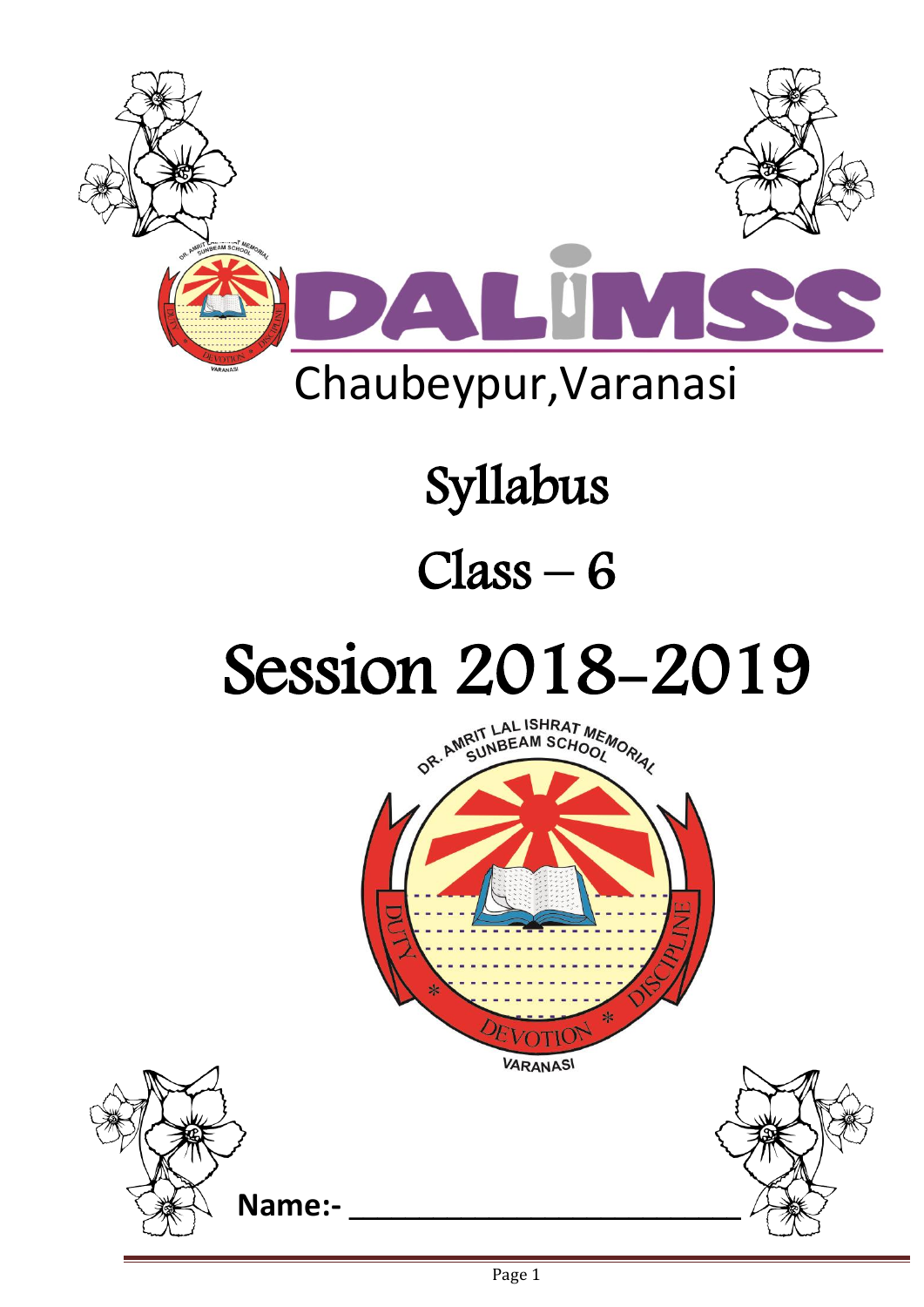## **ENGLISH**

| <b>HALF YEARLY</b> |                |                             |
|--------------------|----------------|-----------------------------|
| <b>April</b>       |                | Unit-1 Section-A, B, C      |
| May                | $\ddot{\cdot}$ | Unit-2 Section-A, B         |
| July               |                | <b>Unit-3 Section-3</b>     |
|                    |                | Unit-3 Section-A, B         |
| <b>August</b>      | $\frac{1}{2}$  | <b>Unit-3 Section-C</b>     |
|                    |                | Unit-4 Section-A, B         |
| <b>September</b>   | $\mathbf{r}$   | <b>Unit-4 Section-C</b>     |
|                    |                |                             |
|                    |                | <b>Revision Unit-1 to 4</b> |
| <b>ANNUAL</b>      |                |                             |
| October            |                | Unit-5 Section-A, B, C      |
| <b>November</b>    | $\frac{1}{2}$  | Unit-6 Section-A, B         |
| <b>December</b>    | $\mathbf{r}$   | Unit-6 Section-C            |
| January            | $\ddot{\cdot}$ | <b>Unit-7</b> Section-A     |
| <b>February</b>    | $\ddot{\cdot}$ | Unit-7 Section- B, C        |

### **ENGLISH GRAMMAR**

#### **HALF YEARLY**

| April           |                | $Ch-1$ to 4                |
|-----------------|----------------|----------------------------|
| May             |                | $Ch-5$ to 8                |
| July            | $\ddot{\cdot}$ | Ch-9 to 15                 |
| <b>August</b>   | $\ddot{\cdot}$ | Ch-16 to 21                |
| September       | $\mathbf{r}$   | Ch-22 to 26                |
|                 |                | <b>Revision ch-1 to 26</b> |
| <b>ANNUAL</b>   |                |                            |
| October         |                | Ch-27 to 32                |
|                 |                |                            |
| <b>November</b> | $\frac{1}{2}$  | Ch-33 to 36                |
| <b>December</b> |                | Ch-37, 38                  |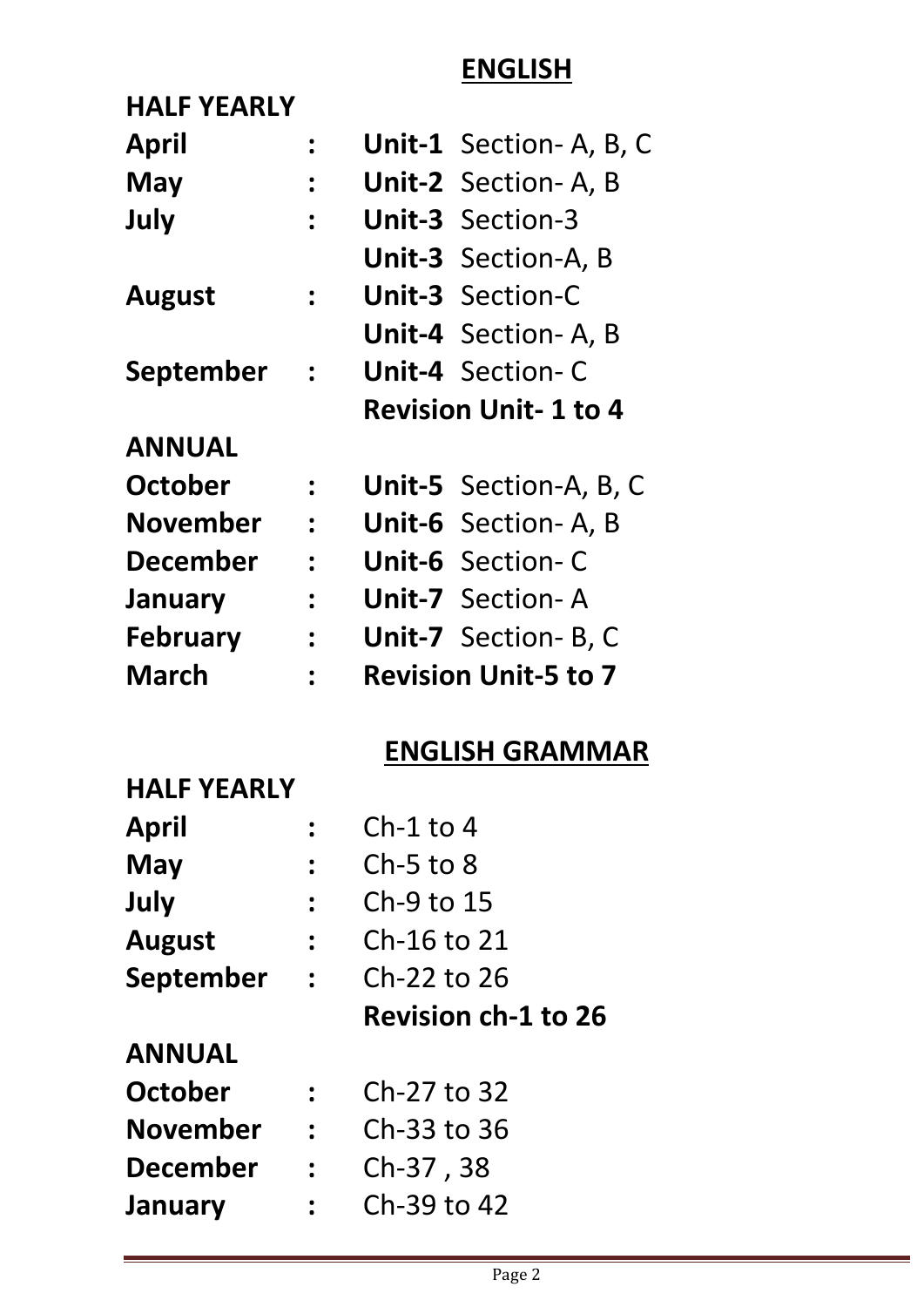| <b>February</b>    |                      | Ch-43 and 44                 |                                |
|--------------------|----------------------|------------------------------|--------------------------------|
| March              |                      | <b>Revision ch-27 to 44</b>  |                                |
|                    |                      |                              | <b>ENGLISH PRACTICE BOOK</b>   |
| <b>HALF YEARLY</b> |                      |                              |                                |
| April              | $\ddot{\bullet}$     | Unit- I                      | Section-A                      |
| May                | $\ddot{\phantom{a}}$ | Unit- I                      | Section-B                      |
| July               | $\ddot{\cdot}$       | Unit-II                      | Section-A, B                   |
| <b>August</b>      | $\ddot{\cdot}$       | Unit-III                     | Section-A, B                   |
| September          | $\ddot{\phantom{a}}$ | Unit-IV                      | Section-A, B                   |
|                    |                      | <b>Revision Unit-I to IV</b> |                                |
| <b>ANNUAL</b>      |                      |                              |                                |
| October            |                      | Unit- V                      | Section-A, B                   |
| November           |                      | Unit- VI                     | Section-A, B                   |
| <b>December</b>    |                      | Unit- VII                    | Section-A                      |
| <b>January</b>     |                      | Unit- VIII                   | Section-B                      |
| <b>February</b>    |                      | Revision                     |                                |
| March              |                      |                              | <b>Revision Unit-V to VIII</b> |
|                    |                      |                              | <b>HINDI</b>                   |
| <b>HALF YEARLY</b> |                      |                              |                                |
| <b>April</b>       | $\ddot{\bullet}$     | 1. हिमालय और हम              |                                |
|                    |                      | 2. विभु काका                 |                                |
|                    |                      | 3. एलबम                      |                                |
| May                | $\frac{1}{2}$        | 4. अक्षय उर्जा               |                                |
|                    |                      | 5. डा मुत्तलक्ष्मी रेड्डी    |                                |
| July               | $\frac{1}{2}$        |                              | 6. आरती रवि की सवारी           |
|                    |                      | 7. गोभी का फूल               |                                |
| <b>August</b>      |                      | 8. एक पत्र माँ के नाम        |                                |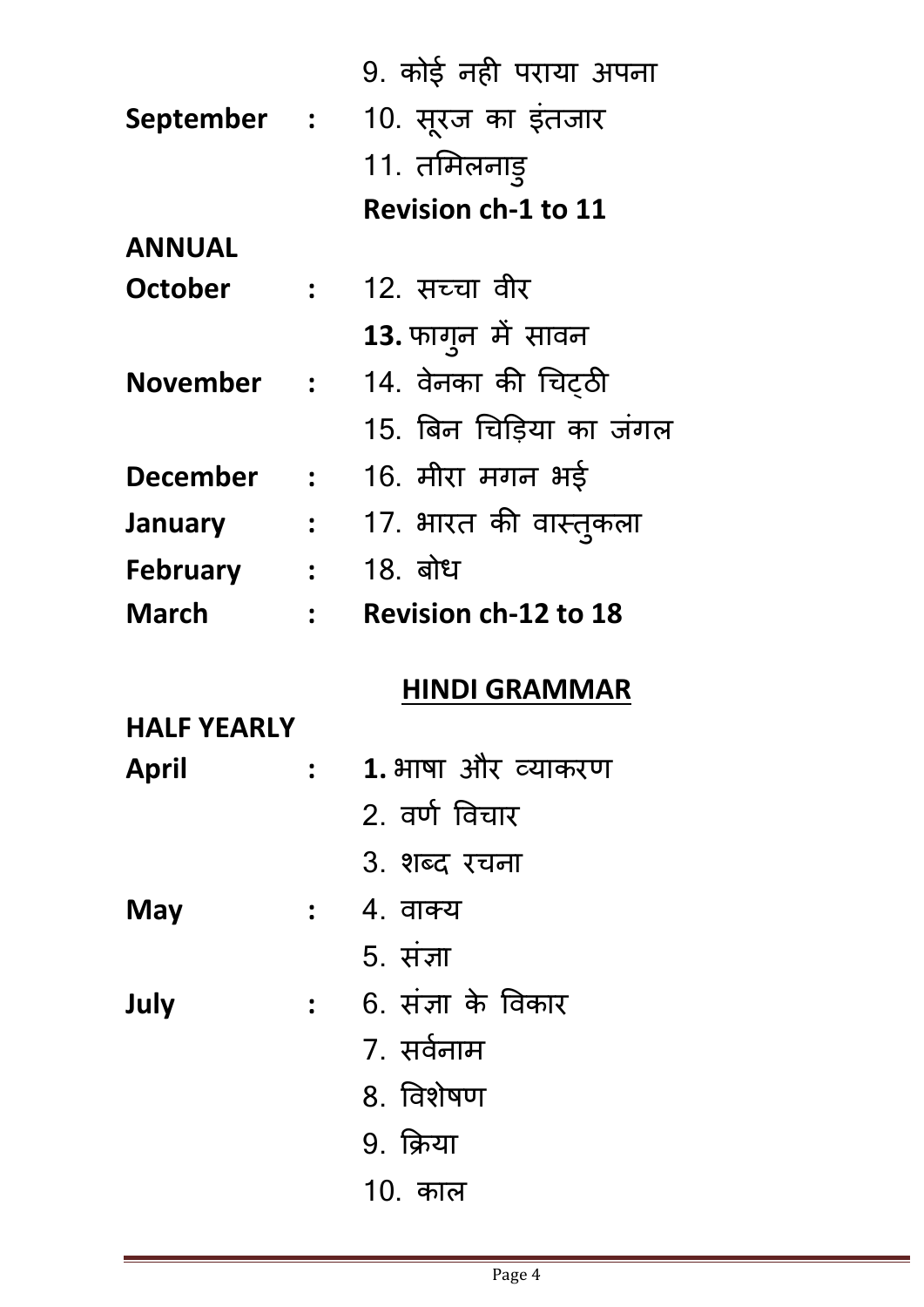| <b>August</b>      |                      | 11. अविकारी शब्द            |
|--------------------|----------------------|-----------------------------|
|                    |                      | 12. शब्द भंडार              |
|                    |                      | 13. मुहावरे                 |
|                    |                      | 14. लोकोक्तियाँ             |
| September          | $\ddot{\phantom{a}}$ | 15. विराम चिन्ह             |
|                    |                      | 16. अपठित बोध               |
|                    |                      | <b>Revision ch-1 to 16</b>  |
| <b>ANNUAL</b>      |                      |                             |
| <b>October</b>     | $\frac{1}{2}$        | 17. संवाद लेखन              |
|                    |                      | 18. पत्र लेखन               |
|                    |                      | 19. अनुच्छेद लेखन           |
| November           | $\ddot{\bullet}$     | 20. कहानी लेखन              |
| December           | $\ddot{\cdot}$       | 21. ई-मेल लेखन              |
| <b>January</b>     | $\ddot{\phantom{a}}$ | 22. विज्ञापन लेखन           |
| <b>February</b>    | $\ddot{\phantom{a}}$ | 23. समाचार लेखन             |
| <b>March</b>       |                      | <b>Revision ch-17 to 23</b> |
|                    |                      | <b>MATHS</b>                |
| <b>HALF YEARLY</b> |                      |                             |
| April              |                      | 1. Number system            |

| 1. Number system      |
|-----------------------|
| 2. Integers           |
| 3. Factors & Multiple |
| 4. Fraction           |
| 5. Decimal            |

- 6. Power and root
- **July : 7.** Ratio and proportion

 $\mathbf{May}$ 

- 8. Percentage
- 9. Profit-Loss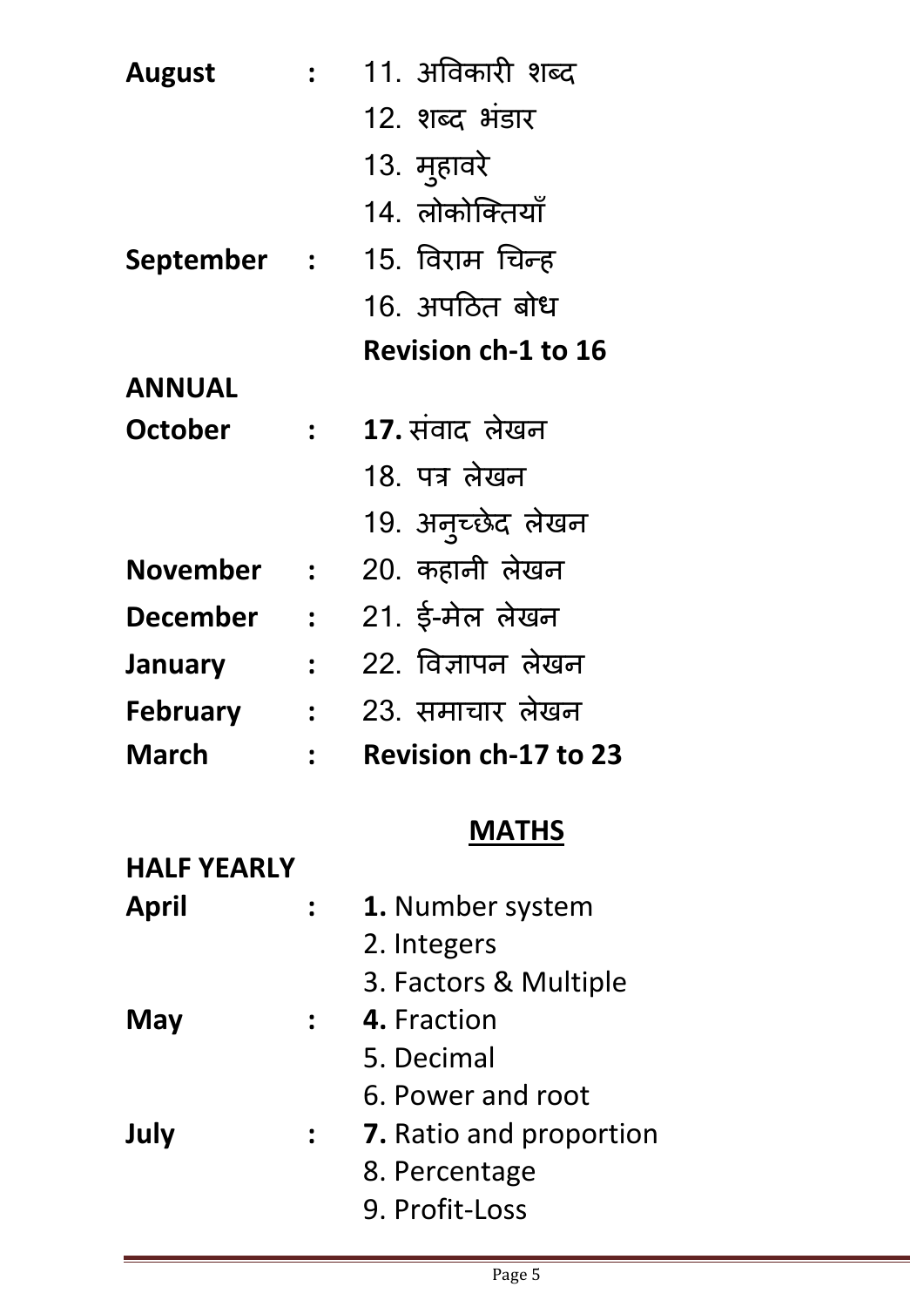| <b>August</b>      |                      | <b>10.</b> Vedic mathematics<br>11. Introduction to Algebra<br>12. Operation on Algebra expression |
|--------------------|----------------------|----------------------------------------------------------------------------------------------------|
| September          | $\mathcal{L}$        | 13. Substitution<br>14. Simple Equation                                                            |
|                    |                      | <b>Revision ch-1 to 14</b>                                                                         |
| <b>ANNUAL</b>      |                      |                                                                                                    |
| <b>October</b>     |                      | <b>15.</b> Basic geometrical concept                                                               |
|                    |                      | 16. Angle and lines                                                                                |
| <b>November</b>    | $\ddot{\cdot}$       | <b>17. Constructions</b>                                                                           |
|                    |                      | 18. Triangles                                                                                      |
| <b>December</b>    |                      | 19. Circles                                                                                        |
|                    |                      | 20. Linear symmetry                                                                                |
| January            | $\ddot{\phantom{a}}$ | 21. Perimeter and Area                                                                             |
|                    |                      | 22. Recognition of solids                                                                          |
| <b>February</b>    | $\ddot{\cdot}$       | 23. Statics                                                                                        |
|                    |                      | 24. Solid surface area & volume                                                                    |
| March              |                      | <b>Revision ch-15 to 24</b>                                                                        |
|                    |                      | <b>SCIENCE</b>                                                                                     |
| <b>HALF YEARLY</b> |                      |                                                                                                    |
| April              |                      | <b>1.</b> Source of food                                                                           |
| May                |                      | <b>2.</b> Components of food                                                                       |
|                    |                      | 3. Fiber and Fabric                                                                                |
| July               |                      | 4. Kinds of materials                                                                              |
|                    |                      | 5. Separation of substances                                                                        |
| <b>August</b>      | $\ddot{\phantom{a}}$ | <b>6.</b> Changes around us                                                                        |
|                    |                      | <b>7.</b> The world of living                                                                      |
| September          | $\frac{1}{2}$        | 8. Habitat of the living things                                                                    |
|                    |                      | <b>Revision ch-1 to 8</b>                                                                          |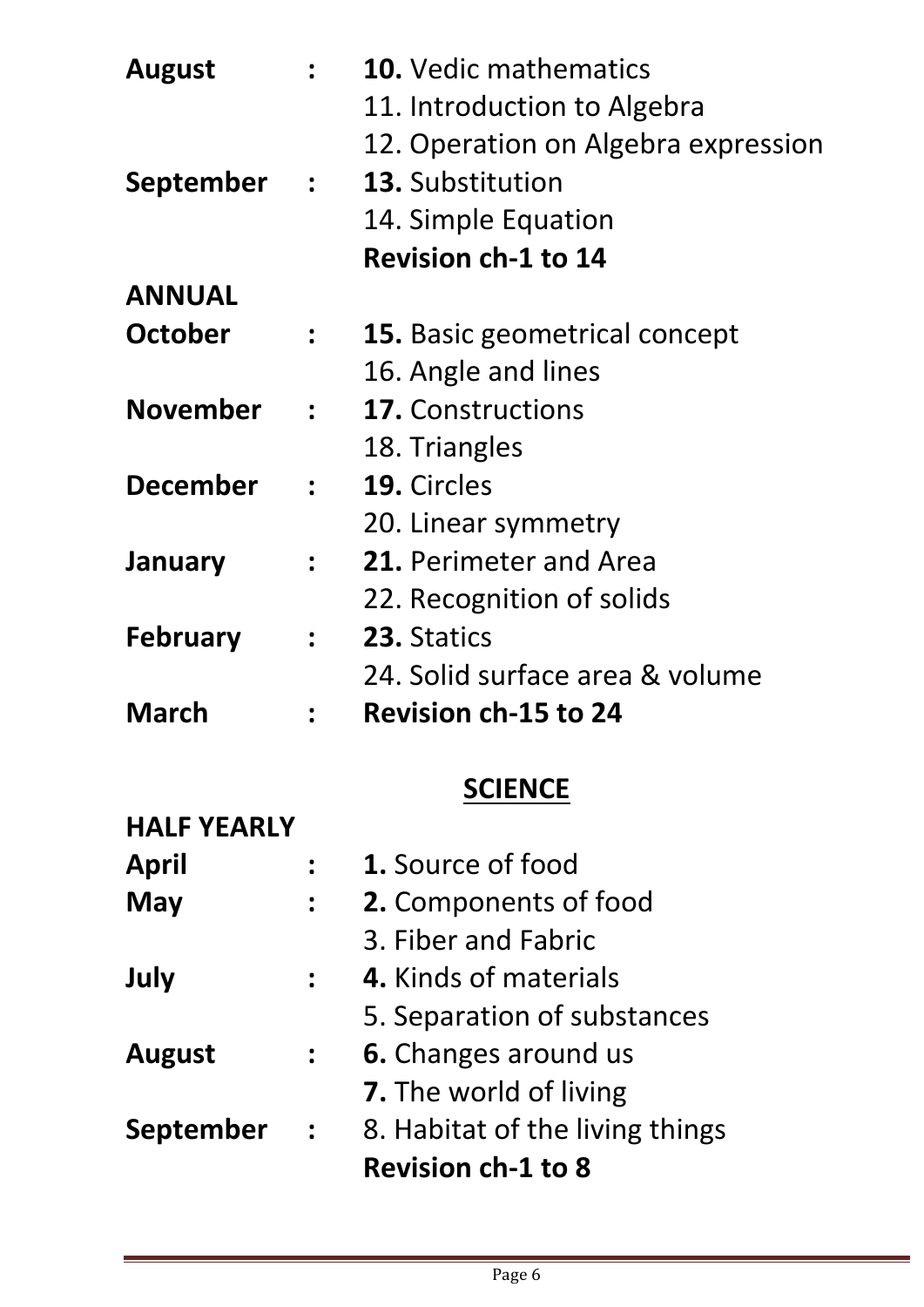| <b>ANNUAL</b> |  |  |  |
|---------------|--|--|--|
|               |  |  |  |

| <b>October</b>     |                  | <b>9. Plants:- Form and function</b>        |
|--------------------|------------------|---------------------------------------------|
|                    |                  | 10. Body and movements                      |
| <b>November</b>    | $\mathbb{R}^+$   | 11. Motion and measurement<br>12. Light     |
| <b>December</b>    | $\ddot{\cdot}$   | <b>13.</b> Electricity and circuits         |
| <b>January</b>     | $\ddot{\cdot}$   | 14. Introduction to magnetism               |
|                    |                  | 15. Water- A natural resource               |
| <b>February</b>    |                  | <b>16.</b> Air around us                    |
|                    |                  | 17. Garbage in, Garbage out                 |
| <b>March</b>       |                  | <b>Revision ch-9 to 17</b>                  |
|                    |                  | <b>SANSKRIT</b>                             |
| <b>HALF YEARLY</b> |                  |                                             |
| <b>April</b>       | $\mathbf{r}$     | $1.$ वार्तालाप:                             |
|                    |                  | <b>2. शठ: काक:</b>                          |
| May                | $\ddot{\bullet}$ | 3. तरणतालं गच्छामि                          |
|                    |                  | 4. एही पण्यमालं गच्छाम:                     |
| July               |                  | 5. केन कि कुर्वन्ति                         |
|                    |                  | 6.असमये वचनम् हि घातकम~                     |
| <b>August</b>      |                  | ः न्न्दर्भस्थानाम                           |
|                    |                  | 8. मम् भोजनफलकम~                            |
|                    |                  | September : Revision ch-1 to 8              |
| <b>ANNUAL</b>      |                  |                                             |
| <b>October</b>     |                  | <b>:     9.</b> अहम्  संस्कृत  वदामि        |
|                    |                  | 10. चित्रं वर्णयामः                         |
|                    |                  | <b>November : 11. श्व</b> : अवकाश: भविष्यति |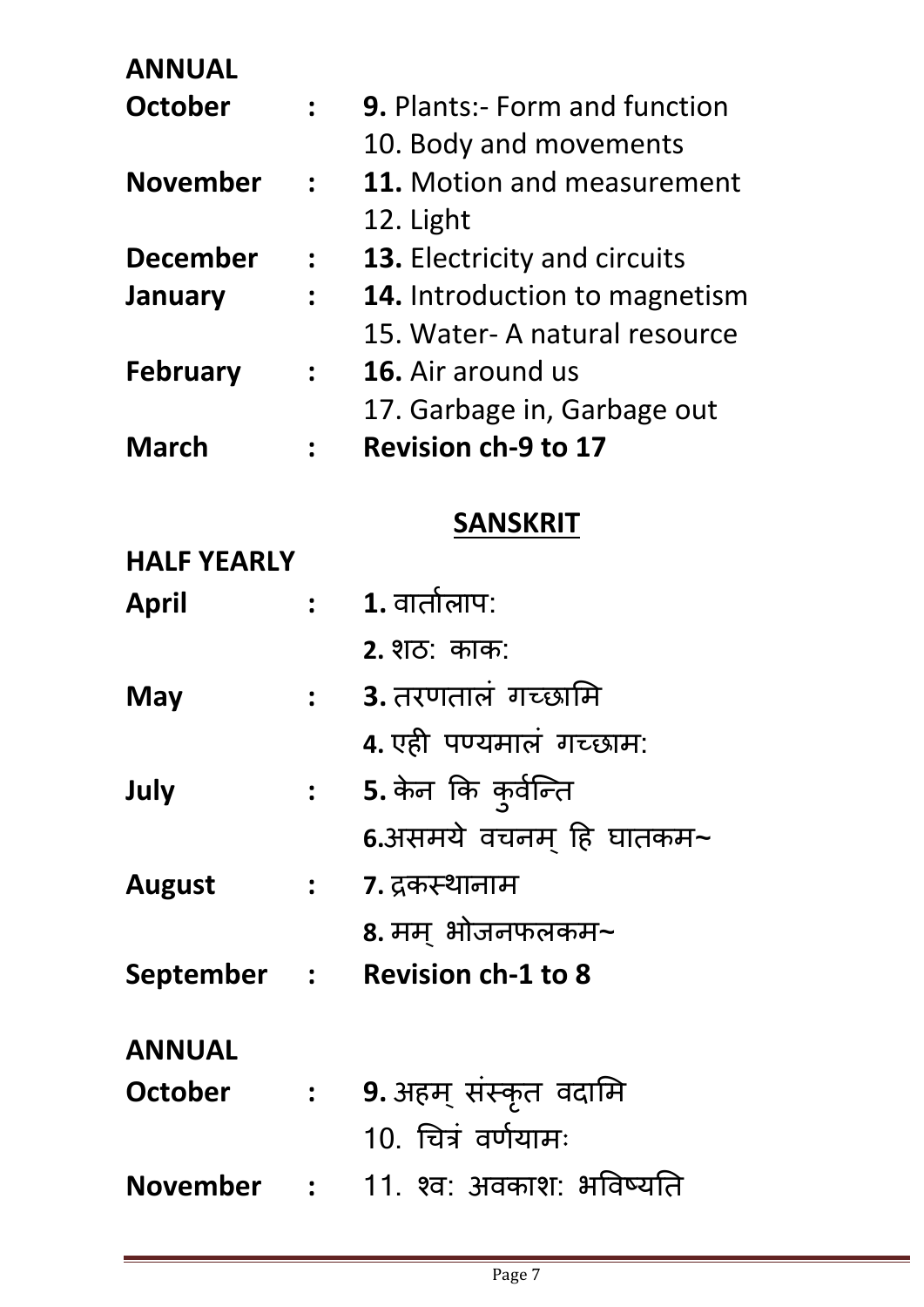|                    |                | 12. क: बलवत्तर:                                    |
|--------------------|----------------|----------------------------------------------------|
| <b>December</b>    |                | : 13. अस्माकं सौरपरिवार:                           |
| <b>January</b>     |                | <b>:      14. मित्रस्य पत्रम~</b>                  |
| <b>February</b>    |                | <b>: 15.</b> संवाद:                                |
|                    |                | 16. सुभाषितानि                                     |
| <b>March</b>       | $\frac{1}{2}$  | <b>Revision ch-9 to 16</b>                         |
|                    |                | <b>SOCIAL STUDIES</b>                              |
| <b>HALF YEARLY</b> |                |                                                    |
| April              |                | <b>History- 1.</b> Studying our past               |
|                    |                | <b>Geography-1.</b> The Solar System and the       |
|                    |                | Earth                                              |
|                    |                | <b>Civics-1.</b> Unity in Diversity                |
| May/June           | $\frac{1}{2}$  | <b>History- 2.</b> The Earliest Human              |
|                    |                | <b>Geography-2.</b> Latitude and Longitude         |
| July               |                | <b>History- 3.</b> The First Farmer and Herders    |
|                    |                | 4. The Earliest Civilizations                      |
|                    |                | Geography-3. Motions of the Earth                  |
| <b>August</b>      | $\frac{1}{2}$  | History- 5. The Vedic age                          |
|                    |                | Geography-4. Globes and maps                       |
|                    |                | <b>5.</b> Major realms of the earth                |
|                    |                | <b>6.</b> Major landforms of the earth             |
|                    |                | <b>Civics- 2. Discrimination</b>                   |
| September          | $\frac{1}{2}$  | <b>Hotory-6.</b> Early states and Empires in India |
|                    |                | <b>Revision of all chapters.</b>                   |
| <b>ANNUAL</b>      |                |                                                    |
| <b>October</b>     | $\ddot{\cdot}$ | History- 7. Coming up of New Religions             |
|                    |                | and Ideas                                          |
|                    |                | <b>Geography-7.</b> Our country India- Location    |
|                    |                | and Political Division                             |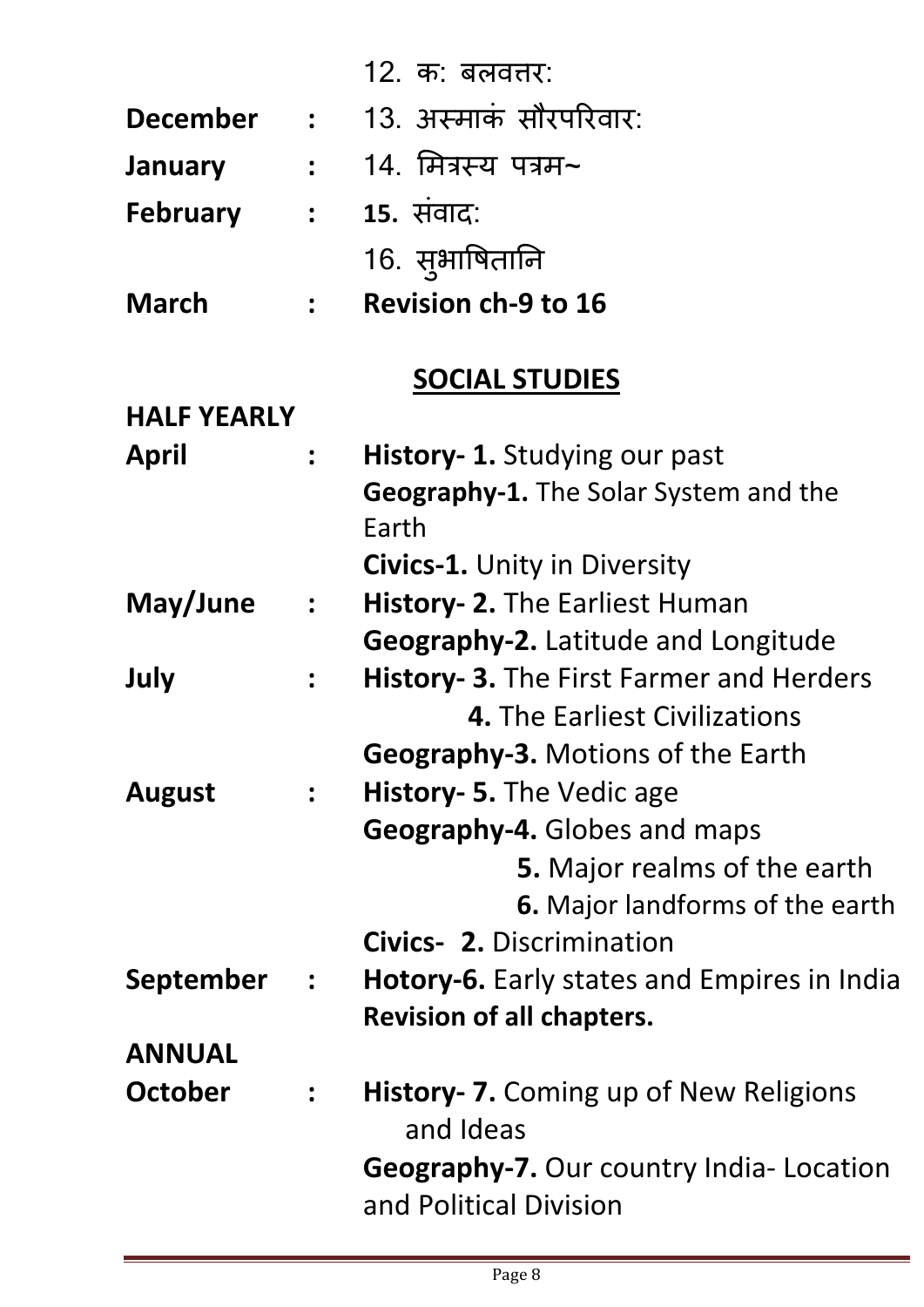| History-8. Coming up of Mauryan Empire<br><b>Geography-8.</b> India physical features<br><b>Geography-9.</b> India- Climatic conditions<br><b>Civics-4.</b> Key Elements of a Democratic<br><b>History-10.</b> India's Political Development<br>11. Development in Culture and Science<br><b>Geography-10.</b> India:- Natural vegetation |
|-------------------------------------------------------------------------------------------------------------------------------------------------------------------------------------------------------------------------------------------------------------------------------------------------------------------------------------------|
|                                                                                                                                                                                                                                                                                                                                           |
|                                                                                                                                                                                                                                                                                                                                           |
|                                                                                                                                                                                                                                                                                                                                           |
|                                                                                                                                                                                                                                                                                                                                           |
|                                                                                                                                                                                                                                                                                                                                           |
|                                                                                                                                                                                                                                                                                                                                           |
|                                                                                                                                                                                                                                                                                                                                           |
|                                                                                                                                                                                                                                                                                                                                           |
|                                                                                                                                                                                                                                                                                                                                           |
|                                                                                                                                                                                                                                                                                                                                           |
|                                                                                                                                                                                                                                                                                                                                           |
|                                                                                                                                                                                                                                                                                                                                           |
|                                                                                                                                                                                                                                                                                                                                           |
|                                                                                                                                                                                                                                                                                                                                           |
|                                                                                                                                                                                                                                                                                                                                           |
|                                                                                                                                                                                                                                                                                                                                           |
| <b>Revision of all chapters (After Half-Yearly)</b>                                                                                                                                                                                                                                                                                       |
|                                                                                                                                                                                                                                                                                                                                           |
|                                                                                                                                                                                                                                                                                                                                           |
|                                                                                                                                                                                                                                                                                                                                           |
|                                                                                                                                                                                                                                                                                                                                           |
|                                                                                                                                                                                                                                                                                                                                           |
|                                                                                                                                                                                                                                                                                                                                           |
|                                                                                                                                                                                                                                                                                                                                           |
|                                                                                                                                                                                                                                                                                                                                           |
|                                                                                                                                                                                                                                                                                                                                           |
|                                                                                                                                                                                                                                                                                                                                           |
|                                                                                                                                                                                                                                                                                                                                           |
|                                                                                                                                                                                                                                                                                                                                           |
|                                                                                                                                                                                                                                                                                                                                           |
|                                                                                                                                                                                                                                                                                                                                           |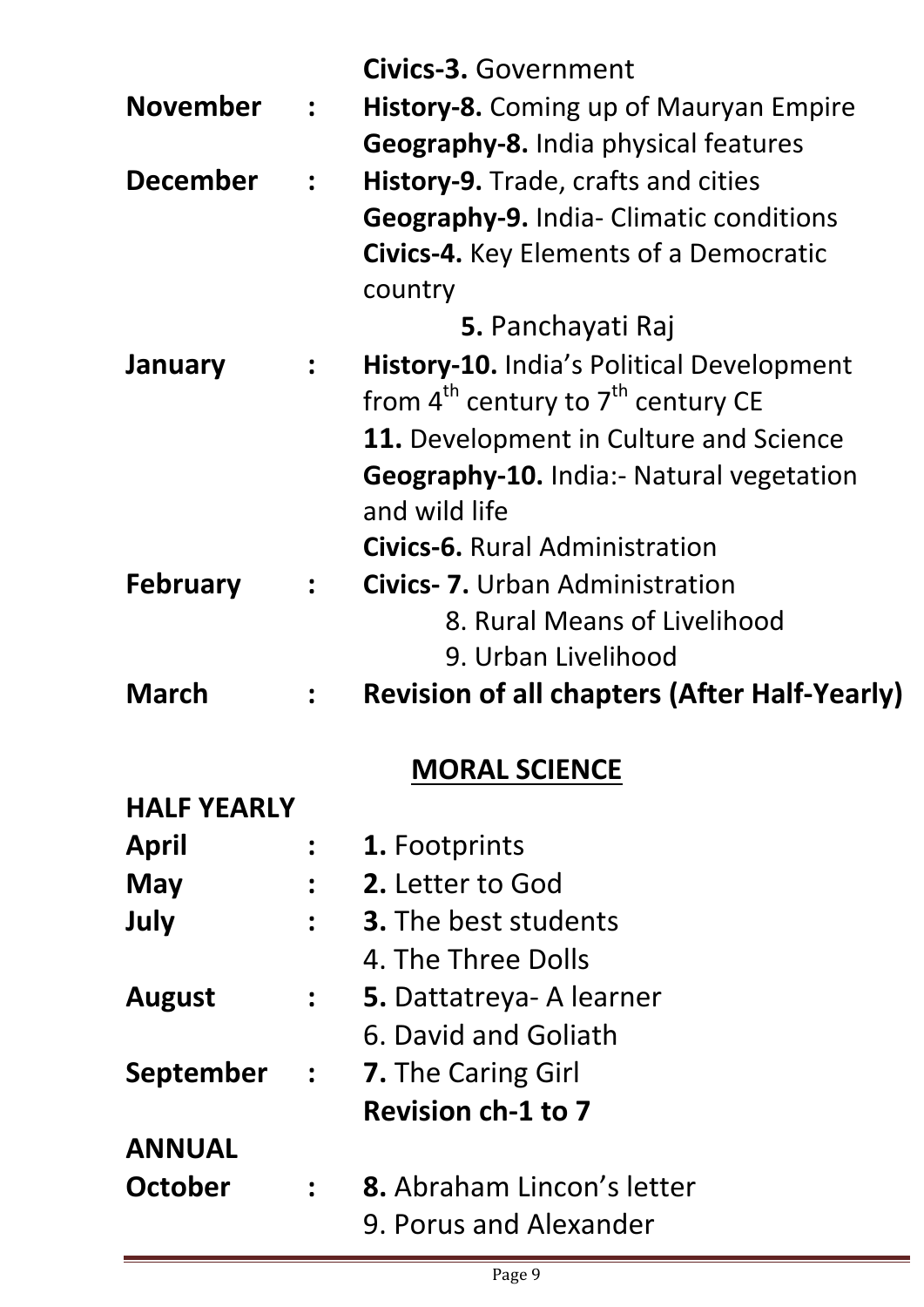| <b>March</b>    | $\frac{1}{2}$    | <b>Revision ch-8 to 13</b> |
|-----------------|------------------|----------------------------|
| <b>February</b> | $\mathbf{L}$     | 13. Circle Time            |
| <b>January</b>  | $\ddot{\bullet}$ | 12. The Big Grain of Rice  |
| <b>December</b> | $\ddot{\cdot}$   | 11. Poor Hippo             |
| <b>November</b> | $\ddot{\cdot}$   | <b>10.</b> The Two Friends |

# **G.K**

#### **HALF YEARLY**

|               |                                         | <b>Revision ch-1 to 40</b> |
|---------------|-----------------------------------------|----------------------------|
| September     | $\mathcal{L} = \frac{1}{2} \mathcal{L}$ | 36 to 40                   |
| <b>August</b> | $\ddot{\cdot}$                          | 28 to 35                   |
| July          | $\mathbf{L}$                            | 17 to 27                   |
| <b>May</b>    | $\ddot{\bullet}$                        | 10 to 16                   |
| April         |                                         | $1$ to 9                   |

## **ANNUAL**

**HALF HALF ARRIVE** 

| <b>March</b>    |              | <b>Revision ch-41 to 63</b> |
|-----------------|--------------|-----------------------------|
| <b>February</b> | $\mathbf{L}$ | 62 to 63                    |
| January         | $\mathbf{r}$ | 57 to 61                    |
| <b>December</b> | $\mathbf{L}$ | 54 to 56                    |
| <b>November</b> | $\mathbf{r}$ | 48 to 53                    |
| <b>October</b>  |              | 41 to 47                    |

### **COMPUTER**

| <b>HALF YEARLY</b> |                      |                                              |
|--------------------|----------------------|----------------------------------------------|
| <b>April</b>       |                      | <b>1.</b> Components- Past, Present & Future |
| <b>May</b>         | $\mathbf{L}$         | 2. More about Windows                        |
|                    |                      | 3. Working with tables                       |
| July               | $\frac{1}{2}$        | 4. Advanced features of MS Word              |
| <b>August</b>      | $\ddot{\bullet}$     | <b>5. Power Point-Advanced features</b>      |
| September          | $\ddot{\phantom{a}}$ | <b>6.</b> Giving life to the Presentation    |
|                    |                      | <b>Revision ch-1 to 5</b>                    |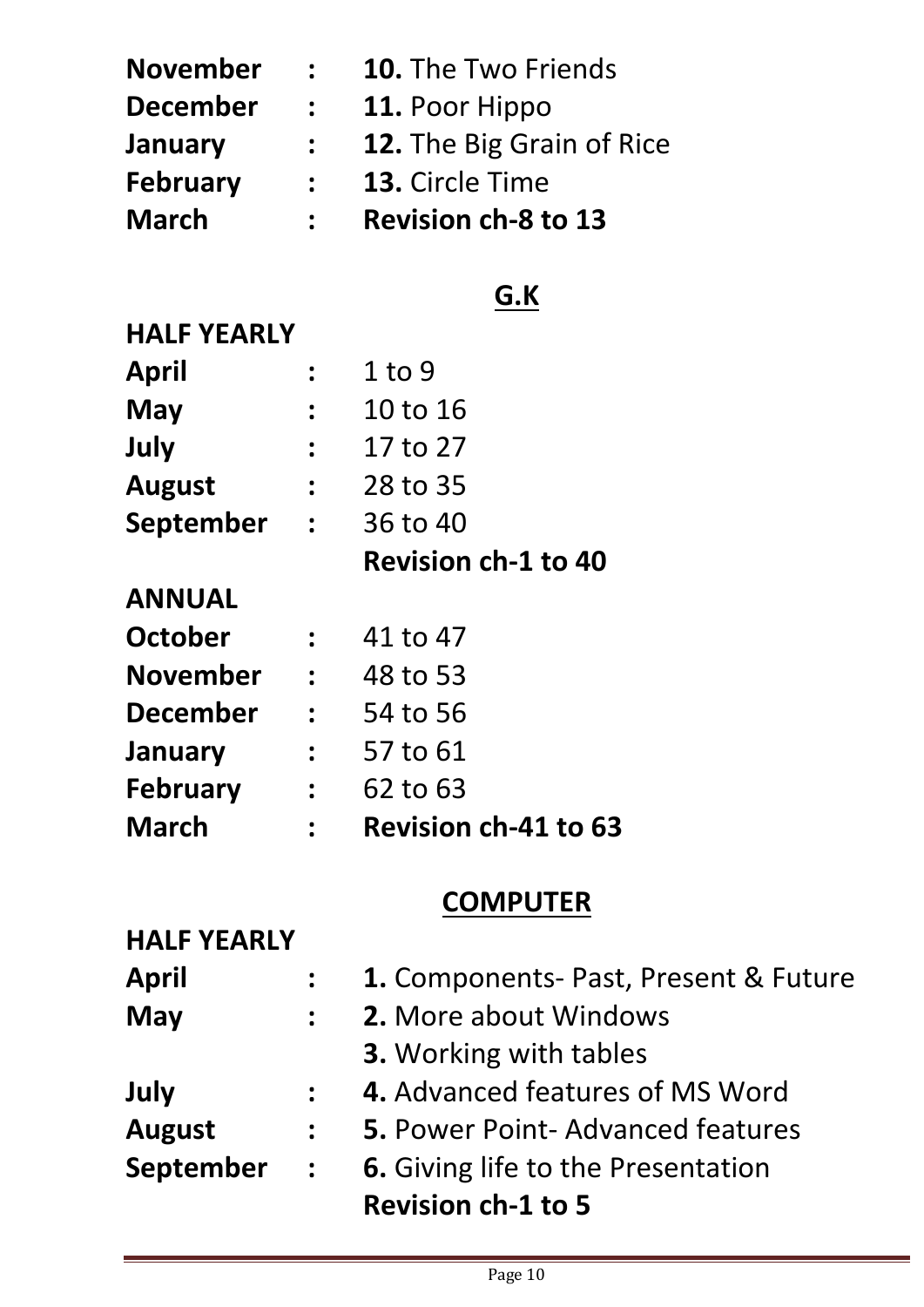| <b>ANNUAL</b>      |                             |                                             |
|--------------------|-----------------------------|---------------------------------------------|
| October            |                             | <b>7.</b> Working in MS- Excel              |
| <b>November</b>    | $\mathbf{r}$                | <b>8.</b> Introduction to Flash             |
| <b>December</b>    | $\mathbb{R}^2$              | <b>9.</b> Conditional statements in Q Basic |
| Jan/Feb            | $\mathbb{R}^n$              | <b>10.</b> Internet Browsing and E-mail     |
| <b>March</b>       |                             | <b>Revision ch-7 to 10</b>                  |
|                    |                             | <b>DRAWING</b>                              |
| <b>HALF YEARLY</b> |                             |                                             |
| April              |                             | Introduction what is Art?                   |
|                    |                             | Art equipment                               |
|                    |                             | <b>Element and Principles of Art</b>        |
|                    |                             | Perspective                                 |
|                    |                             | Light and shade                             |
|                    |                             | Drawing using shapes                        |
| May                |                             | Still life using pencil                     |
|                    |                             | Still life using oil pastel                 |
|                    |                             | Still life using water colour               |
| July               |                             | Leaves                                      |
|                    |                             | <b>Flowers</b>                              |
|                    |                             | Foliage                                     |
| <b>August</b>      |                             | <b>Bird study</b>                           |
|                    |                             | Annual study                                |
| September          | $\mathcal{L} = \mathcal{L}$ | Insect study                                |
|                    |                             | <b>Revision</b>                             |
| <b>ANNUAL</b>      |                             |                                             |
| <b>October</b>     |                             | Use of Perspective to draw structures       |
|                    |                             | <b>Modern Building</b>                      |
|                    |                             | Hut                                         |
| <b>November</b>    |                             | Car                                         |
|                    |                             | Fighter plane                               |